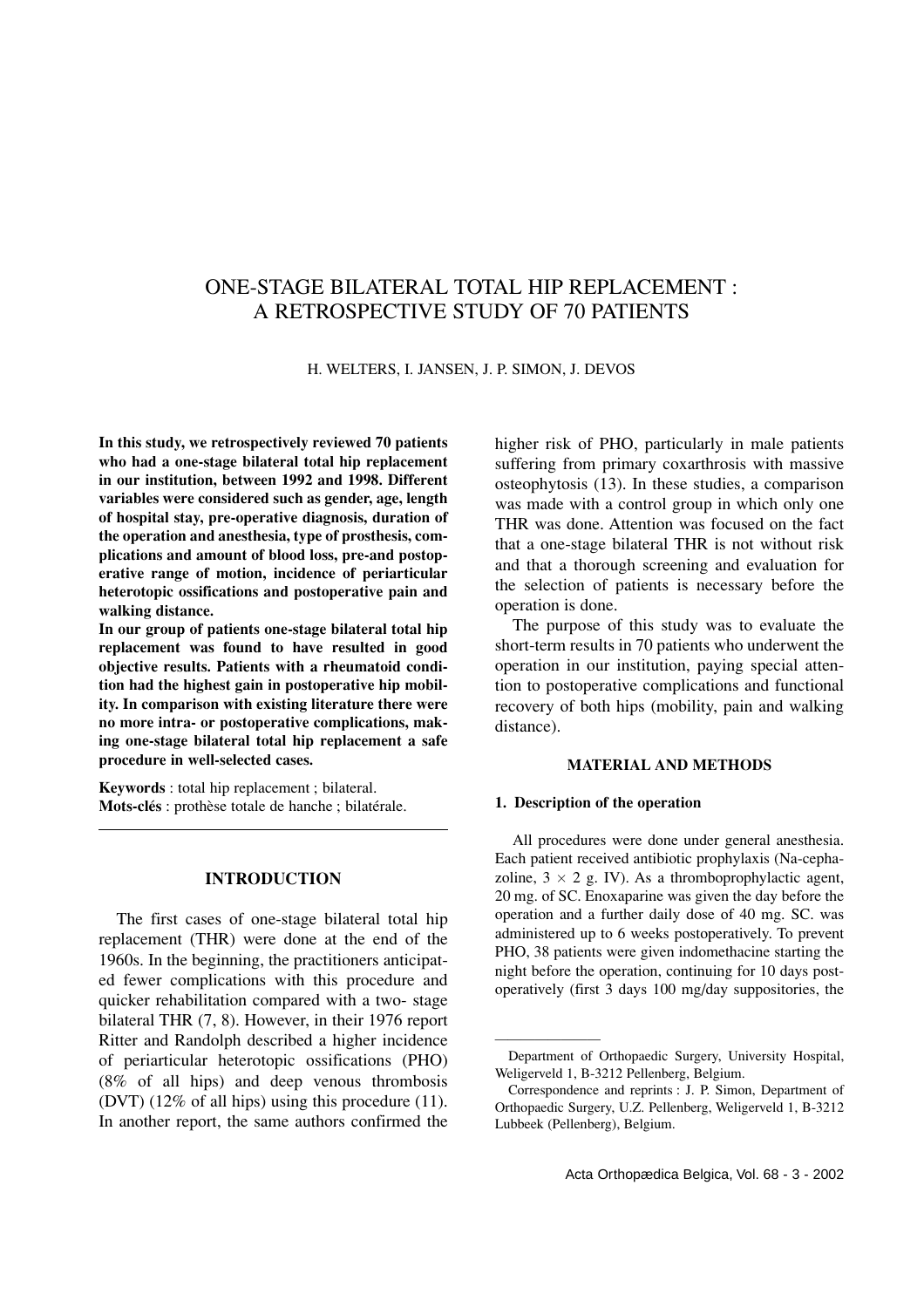

*Fig. 1.* — Age at bilateral THR

next 7 days 75 mg./day oral). Thirty-two patients received piroxicam 20 mg daily, also starting the night before the operation until the tenth day after the procedure.

All patients in this study were operated in lateral decubitus with a thoracic pillow to protect the brachial plexus and the radial nerve. We made sure that after draping the patient, the upper leg could be moved freely. A posterolateral approach according to Kocher was used (13). The sciatic nerve was exposed in all cases over 6 cm. Marking points were made on the ischial tubercle and greater trochanter using methylene-blue, to maintain or adjust the leg length.

A T-shaped incision was made in the capsule and the femoral head was dislocated posteriorly and removed with a saw. Using a special pair of scissors, a ventral capsulotomy was done to improve the visibility of the acetabulum and to improve postoperative mobility. In addition 19 psoas releases, 30 adductor releases and 3 fascia lata releases were done in this group.

The fact that a bilateral THR was done in one stage did not automatically result in a longer immobilization of the patient. If in good general condition the patients were mobilized from day 2 to 4 postoperatively. They were encouraged to use 2 crutches for 6 weeks. Full weight bearing was allowed immediately.

#### **2. Patients : the whole group**

Seventy patients were included in this study. The follow-up time ranged from 3 months to 4 years. All patients underwent one-stage bilateral THR between 1992 and 1998. The study consisted of 33 men and 37 women with a mean age of 57.6 years (ranging from 17 to 80 years) (fig. 1).

The following variables were considered :

- 1) Gender,
- 2) Age,
- 3) Total and postoperative hospital stay,
- 4) Pre-operative diagnosis,
- 5) Duration of the operation and anesthesia,



*Fig. 2.* — Pre-operative diagnosis

- 6) Type of prosthesis,
- 7) Complications and amount of blood loss,
- 8) Total range of motion (TROM), pre-and postoperative.
- 9) Periarticular heterotopic ossification (PHO)
- 10) Postoperative pain and walking distance.

To evaluate the extent of PHO in each patient, we used the classification according to Brooker *et al.* (3). We also considered the degree of pain experienced, walking distance and postoperative hip mobility and applied the numerical classification system according to Merle-d'Aubigné-Postel (Charnley modification) (table I) in each case. In 35 patients the pre-operative diagnosis was primary coxarthrosis, 18 patients presented with a rheumatoid condition (14 with rheumatoid arthritis, 3 with Bechterew's disease and 1 with psoriatic arthropathy), 14 with avascular necrosis (AVN), 1 with a fracture and 2 with hip dysplasia (fig. 2).

#### **RESULTS**

The mean hospital stay was 17.5 days, ranging from 8 to 30 days. The majority of patients stayed between 12 and 23 days (fig. 3). The longest stay (30 days) was noted in an extremely obese female patient. Due to her obesity and bilateral serious hip condition she was almost bedridden when admitted for surgery. Following the bilateral one-stage THR, rehabilitation was slow and she developed a sacral decubitus wound. She was transferred to a rehabilitation center where she remained for another 18 days. One patient was not included in calculating the mean hospital stay because of his unusual medical status. He was a young male patient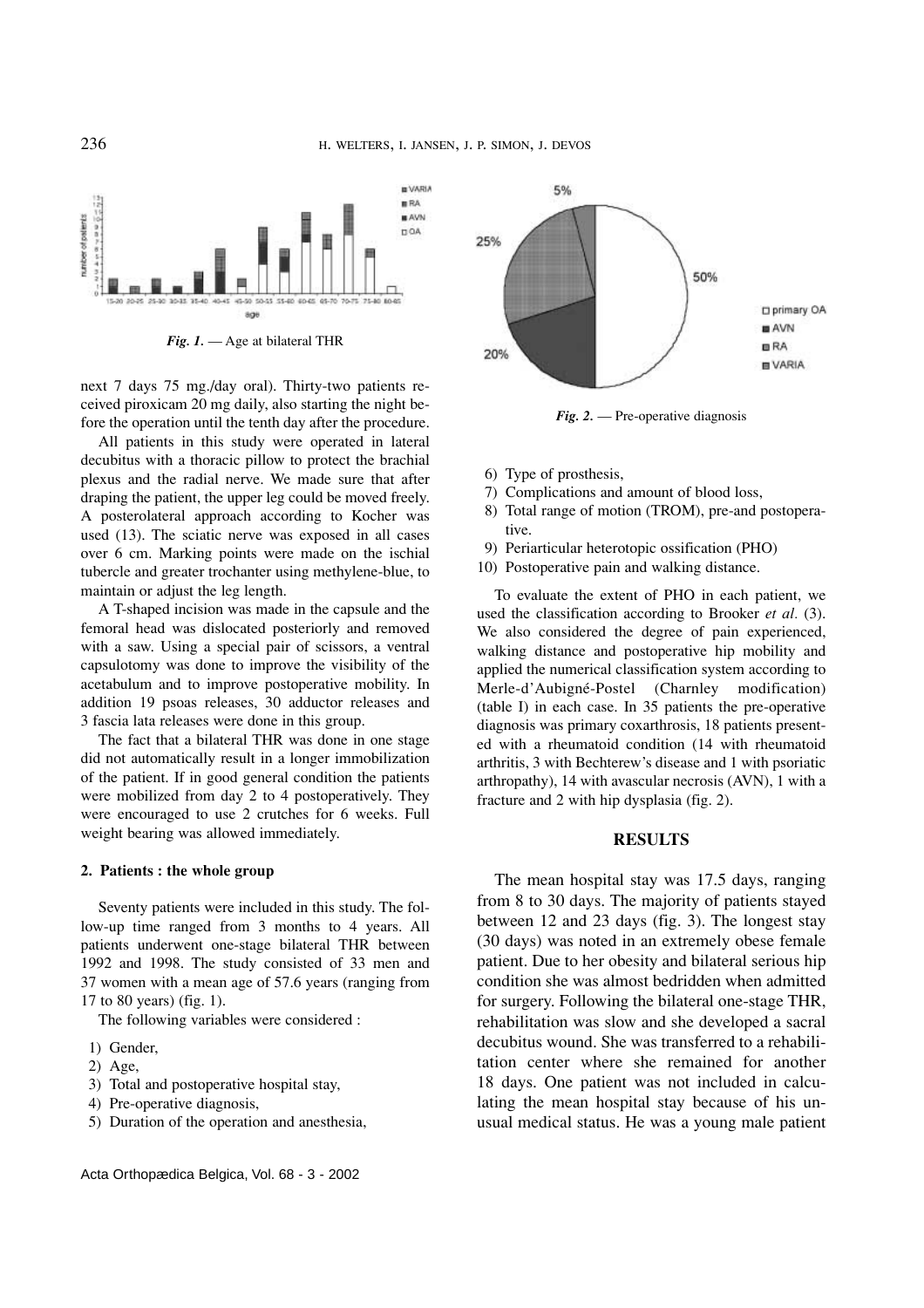### ONE-STAGE BILATERAL TOTAL HIP REPLACEMENT 237

|              | Pain                                                                                      | Walk                                                                              | <b>Total Motion</b>         |
|--------------|-------------------------------------------------------------------------------------------|-----------------------------------------------------------------------------------|-----------------------------|
|              | Severe, Spontaneous                                                                       | Bedridden or a few yards<br>two sticks or crutches                                | $0^\circ - 30^\circ$        |
| $\mathbf{I}$ | Severe on attempting to walk.<br>Prevents all activity                                    | Time and distance very limited<br>with or without sticks                          | $30^\circ - 60^\circ$       |
| Ш            | Pain tolerable permitting<br>limited activity                                             | Limited with one stick.<br>Difficult without stick.<br>Able to stand long periods | $60^{\circ} - 100^{\circ}$  |
| IV           | Pain only after some activity,<br>disappears with rest                                    | Long distances with one stick;<br>limited without a stick                         | $100^{\circ} - 160^{\circ}$ |
| V            | Slight or intermittent pain on starting to walk<br>but becoming less with normal activity | No stick but a limp                                                               | $160^{\circ} - 210^{\circ}$ |
| VI           | No pain                                                                                   | Normal                                                                            | $210^{\circ} - 260^{\circ}$ |

Table I. — The numerical grading of hips (Merle-d'Aubigné - Postel) Hip Scoring System



*Fig. 3.* — Duration of hospital stay

Table II. — Hospital stay for one-stage bilateral THR according to various authors

| Author         | Number of days in hospital |  |  |  |
|----------------|----------------------------|--|--|--|
| Frederick (10) | 9.7                        |  |  |  |
| Eggli $(9)$    | 14.0                       |  |  |  |
| Ritter(16)     | 16.4                       |  |  |  |
| Shih(7)        | 17.9                       |  |  |  |
| Ritter $(15)$  | 21.0                       |  |  |  |
| Hughes $(13)$  | 26.8                       |  |  |  |
| Bracey $(2)$   | 27.6                       |  |  |  |
| Mean           | 19.06                      |  |  |  |

affected by juvenile rheumatoid arthritis since the age of four. At the age of 15, 4 weeks following his one-stage bilateral THR, he had a one-stage bilateral total knee replacement during the same hospital stay, which led to a much longer in-hospital time than for the one-stage bilateral THR on its own.

The hospital stay of our patients was not any longer when compared with the patients of other authors (table II). The mean total operating time was 228 minutes (ranging from 160 to 335 minutes). The mean total time of anesthesia was 423 minutes (ranging from 310 to 580 minutes). The mean peroperative blood loss was 1341 ml. In the whole group, 30 patients underwent an adductor release, 19 a psoas release and 3 a release of the fascia lata. We used a cemented stem in all cases : in 52 hips an MS-30 ® stem (Sulzer®) and in 88 hips an Exeter® stem (Howmedica®). We implanted a cemented cup in 45 hips : 27 Exeter® cups (Howmedica®), 17 Müller cups (Sulzer®) and 1 Charnley cup (Dicas®). In the other 95 hips, an uncemented Morscher cup (Sulzer®) was implanted. The postoperative complications are shown in table III. In the whole group, the mean pre-operative TROM was 112° and the mean postoperative TROM was 175°. There was no significant difference between the left and right side. The mean TROM-values (pre-op. and postop.) for different conditions are shown in figs. 4a and b. The results of the pre-and postoperative pain and walking distance are shown in figs. 4c,d,e and f. The majority of hips (117) showed no signs of PHO (grade 0) on xrays. Thirteen patients had PHO grade 1, 9 patients had grade 2 PHO and in one patient grade 3 PHO was noted (table IV).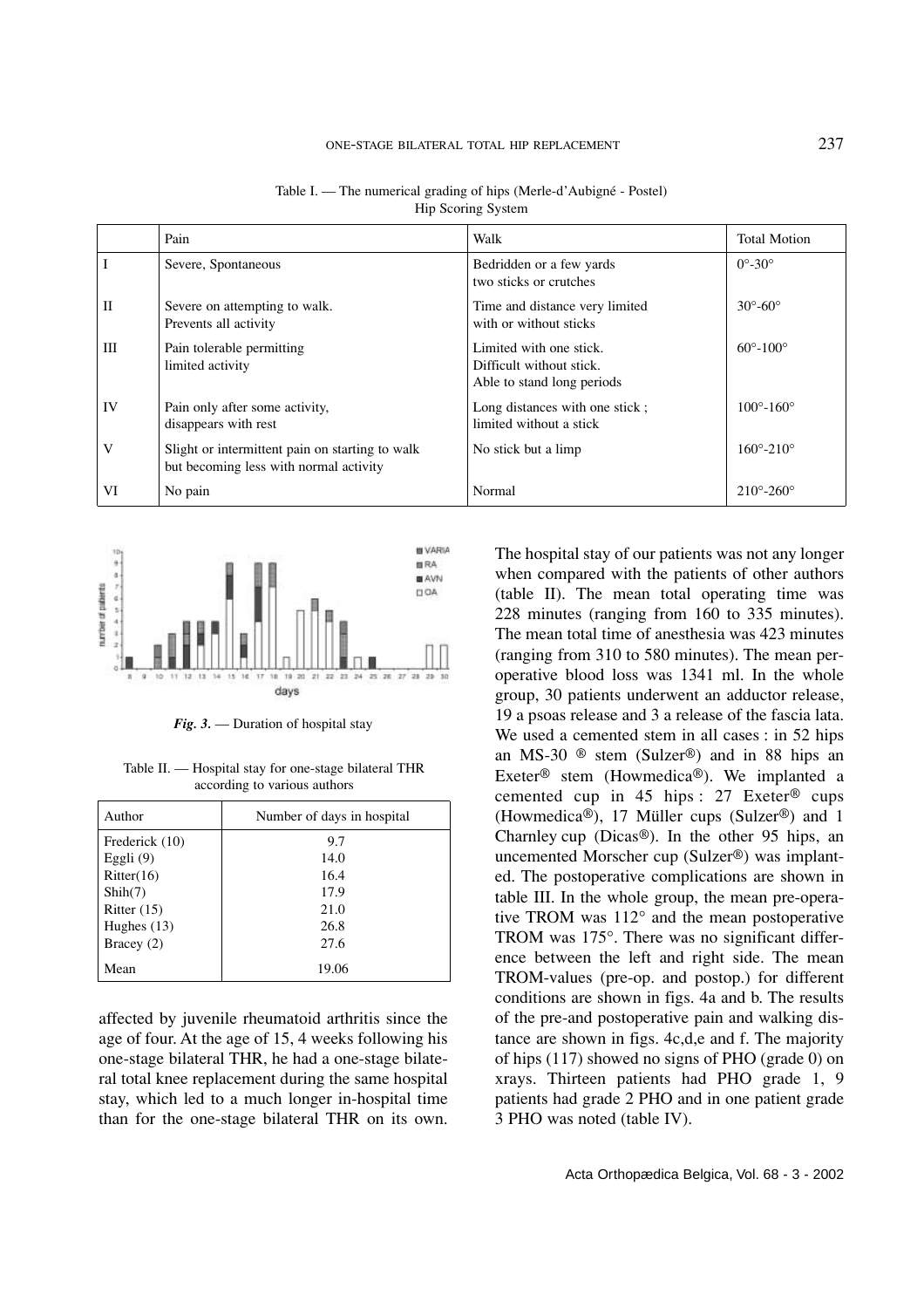Table III. — Postoperative complications

| Deep venous thrombosis    |   |
|---------------------------|---|
| Pulmonary embolism        |   |
| Infection : Superficial   | 3 |
| Deep (MRSA),              |   |
| Dislocation (2 revisions) | З |
| Sacral decubitus          |   |
| Transient ischemic attack |   |
| Leg length discrepancy    |   |
|                           |   |

Table IV. — Heterotopic ossification according to Brooker related to the pre-operative diagnosis

| Diagnosis      | <b>OA</b> | RA        | <b>AVN</b> |        | <b>OTHER TOTAL</b> |
|----------------|-----------|-----------|------------|--------|--------------------|
| <b>BROOKER</b> | 70 hips   | $36$ hips | 28 hips    | 6 hips | 140                |
| Grade          |           |           |            |        |                    |
|                | 60        | 31        | 20         | 0      | 117                |
|                | 4         | 5         | 4          | 0      | 13                 |
| 2              | 6         | 0         | 3          | 0      |                    |
| 3              |           | 0         |            |        |                    |
|                |           |           |            |        |                    |
|                |           |           |            |        | 140                |

#### **DISCUSSION**

One-stage bilateral THR remains a controversial issue. The most important advantages mentioned in the literature are the shorter hospital stay together with lower costs  $(6, 15, 12)$  and faster rehabilitation. The most serious disadvantages are the lower profit in TROM (2) and the higher incidence of complications such as DVT, pulmonary embolism and PHO (11, 12, 13). Eggli *et al.* mentioned that the most important concern for every surgeon is fear of an increased rate in complications in such procedures. They only performed one-stage bilateral THR in 3% of a total of 4,250 patients. (6). Preoperatively, thorough medical and anesthesiological evaluation of the patient is mandatory. Obesity is considered an important contraindication. Obesity poses an increased risk for postoperative problems such as prolonged wound oozing, infection and decubitus in patients with a THR, and in our opinion even more so in a one-stage bilateral THR. Mainly patients with bilateral functionally

poor hips were good candidates for a one-stage bilateral THR. The best indication for the one-stage procedure was the simultaneous occurrence of a severe flexion- and adduction contracture as frequently found in inflammatory joint diseases particularly juvenile rheumatoid arthritis and ankylosing spondylitis.

According to two studies, one-stage total hip replacement should be done under spinal aneshesia rather than under general anesthesia (1, 15). The authors mention reduced blood loss, shorter operation time, better wound healing with less systemic complications and even shorter hospital stay in patients given spinal anesthesia. Because all our patients had general anesthesia, we could not make a comparative study. All our operations were done in a laminar flow theatre at an ambient temperature between 14 and 16 degrees Celsius. Because of the lengthy operation time and low temperature environment we think in these circumstances general anesthesia is preferable for the intraoperative comfort of the patient.

In the majority of the cases described in the literature, the patients were installed in a supine position and a lateral or anterolateral approach was done. Surgeons used sandbags placed under the gluteal region or a specially developed inflatable system which was alternately inflated under the left and right gluteal region (5).

Our patients were all placed in lateral decubitus and we used the posterolateral approach. This is a fast and relatively bloodless approach in which good visibility of the joint can be achieved. Osteotomy of the greater trochanter is not necessary with this approach and as such there is no risk for nonunion and thus less risk for a postoperative limp. This leads to a faster rehabilitation (18).

The most serious disadvantages of this approach are the greater risk of sciatic nerve injury and a greater incidence of posterior dislocations (9, 18). The latter may be caused by a more difficult orientation in positioning of the cup (9) and division of the short external rotators. This may have been the cause of dislocations in three of our patients. One of those patients was treated with closed reduction, the other two had a cup revision for recurrent dislocation.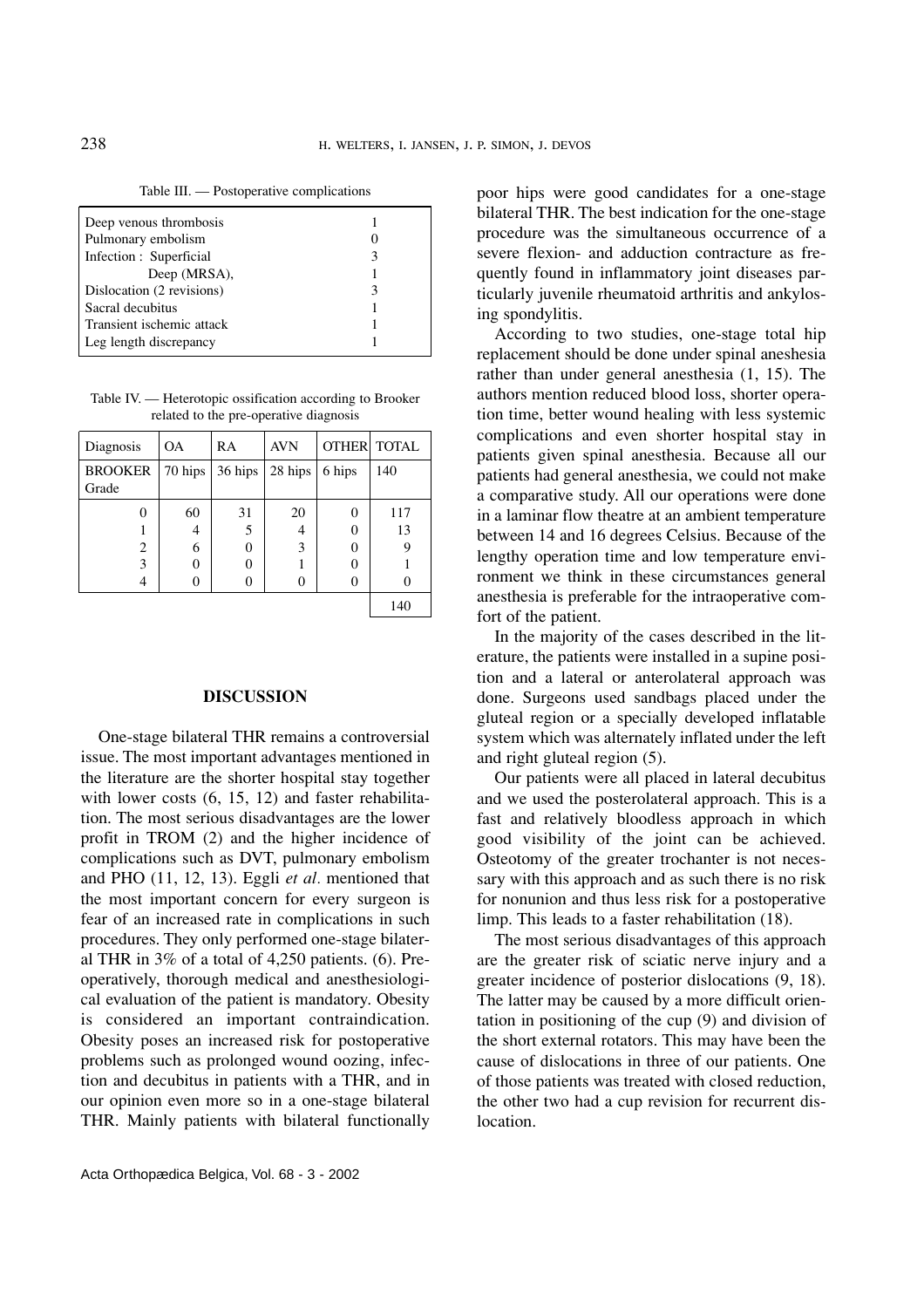ONE-STAGE BILATERAL TOTAL HIP REPLACEMENT 239



*Fig. 4c.* — Pre-operative pain score *Fig. 4f.* — Postoperative walking score



According to a study by Camissa *et al.* the lateral decubitus position could be an important etiological factor for complications such as pulmonary embolism, myocardial infarct and fat embolism syndrome due to hypoxemia (4). In the same study however, there was no significant difference between bilateral and unilateral procedures. Such complications did not occur in our patients.

Placing the patient in lateral decubitus position has lead to the fact that, in comparison with existing literature, the operation time and more specifically the anesthesia time was much longer in our group. This was because after the first THR, the patient had to be turned on the other side and all preparation and draping had to be redone.

Postoperative review showed that the mean gain in TROM in patients with a rheumatoid condition was higher in comparison with the global group. This supports the fact that this procedure was particularly indicated for patients with bilateral 'stiff' hips, as also described in another paper (6).

Considering the intraoperative and postoperative complications described in the literature, some authors (2, 6, 11, 13) mention that the one-stage bilateral group has a two fold increased risk for complications compared with two-stage bilateral procedures. In the more recent literature however it is agreed that there is no greater risk for complications in the one-stage THR group (6, 14). Our patients had no complications such as vascular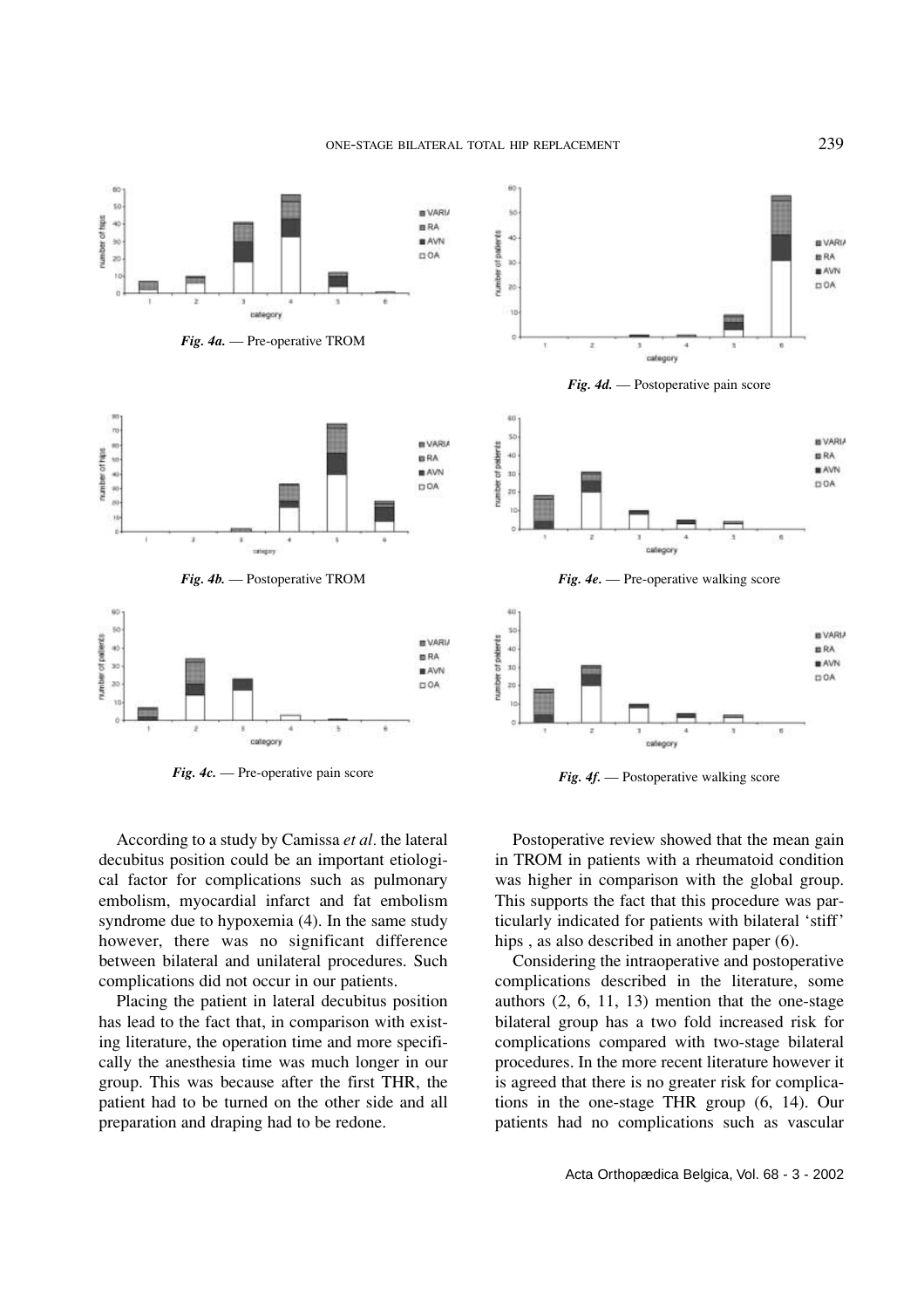injuries, sciatic nerve injuries, pulmonary embolism or myocardial infarct.

Prevention of heterotopic ossification is the most effective method to obtain an excellent clinical result after arthroplasty. All patients should receive meticulous surgical technique to minimize surgical trauma to the soft tissues and to minimize contamination of the soft tissues with particulate bone debris. Beyond this there are two therapeutic limbs for prophylaxis : pharmacological and radiation therapy. All our patients received indomethacin or piroxicam for 10 days, starting the day prior to surgery. Nonsteroidal anti-inflammatory drugs act through the inhibition of the production of prostaglandin and other cellular mediators. The specific mechanism leading to inhibition of PHO is poorly understood. However studies have documented the beneficial effect of these drugs in the prevention of PHO (17). In our series of 140 hips grade 3 PHO was seen only in one hip. A disadvantage of giving NSAID's prior to the operation may be an increase in blood loss. However administering NSAID's has been a standard procedure in our hip unit both for unilateral and bilateral onestage THR for more than 10 years and has not led to major bleeding problems so far.

#### **CONCLUSION**

One-stage bilateral THR is a safe and effective procedure which leads to good objective results. This is especially true for patients with a rheumatoid condition. These patients had the highest gain in postoperative hip mobility. Placing the patient in lateral decubitus has lead to a longer anesthesia time with this kind of procedure. In comparison with existing literature however there is no higher risk for intra- and postoperative complications. Obesity is the most important contraindication for bilateral one-stage THR.

### **REFERENCES**

1. Agins H. J., Salvati E. A., Ranawat C. S., Wilson P. D. Jr, Pellicci P. M. The nine- to fifteen-year follow-up of onestage bilateral total hip arthroplasty. Orthop. Clin. North Am., 1988, 19, 517-530.

- 2. Bracy D., Wroblewsky B. M. Bilateral Charnley arthroplasty as a single procedure. J. Bone Joint Surg., 1981, 63- B, 354-356.
- 3. Brooker A. F., Bowerman J. W., Robinson R. A., Riley L. H. Jr. Ectopic ossification following total hip replacement : Incidence and a method of classification. J. Bone Joint Surg., 1973, 55, 1629-1632.
- 4. Cammisa F. P. Jr., O'Brien S. J., Salvati E. A., Sculco T. P., Wilson P. D. Jr., Ranawat C. S., Pellicci P. M., Inglis A. E. One-stage bilateral hip arthroplasty, a prospective study of peri-operative morbidity. Orthop. Clin. North Am., 1988, 19, 657-668.
- 5. Coates D. P., Quiney N. F. The inflatable wedge : an aid to bilateral hip arthroplasty. Ann. R. Coll. Surg. Engl., 1994, 76, 252-252.
- 6. Eggli S., Huckell C. B., Ganz R. Bilateral total hip arthroplasty, one-stage versus two-stage procedure. Clin. Orthop., 1996, 328, 108-118.
- 7. Furmat J., Maguruga F. G., Mejia A. R. Artroplastia total de cadera en un mismo tiempo quirurgico. Acta Orthop. Latinoamericana, 1974, 1, 138-145.
- 8. Jaffe W. L.,Charnley J. Bilateral Charnley low friction arthroplasty as a single operative procedure. A report of fifty cases. Bull. Hosp. Joint dis., 1971, 32, 198-214.
- 9. McCollum D. E., Gray W. J. Dislocation after total hip arthroplasty : causes and prevention. Clin. Orthop., 1990, 261, 159-170.
- 10. Ritter M. A., Campbell E. D. Direct comparison between bilaterally implanted cemented and uncemented total hip replacements in six patients. Clin. Orthop., 1986, 207, 77- 82.
- 11. Ritter M. A., Randolph J. C. Bilateral total hip arthroplasty : A simultaneous procedure. Acta Orthop. Scand., 1976, 47, 203-208.
- 12. Ritter M. A., Stringer E. A. Bilateral total hip arthroplasty : a single procedure. Clin. Orthop., 1980, 149, 185-190.
- 13. Ritter M. A., Vaughn B. K. Ectopic ossification after total hip arthroplasty. J. Bone Joint Surg., 1977, 59-A, 345-351.
- 14. Ritter M. A., Vaughn B. K., Frederick L. D. Single-stage, bilateral cementless total hip arthroplasty. J. Arthroplasty, 1995, 10, 151-156.
- 15. Salvati E. A., Huhges P., Lachiewicz P. Bilateral total hip replacement arthroplasty in one stage. J. Bone Joint Surg., 1978, 60, 640-644.
- 16. Shih C. H., Ho W. B. One stage versus two stage bilateral autophor ceramic total hip arthroplasty. Clin. Orthop., 1985, 193, 141-145.
- 17. Sodemann B., Persson P. E., Nilsson O. S. Prevention of heterotopic ossification by nonsteroid anti-inflammatory drugs after total hip arthroplasty. Clin. Orthop., 1988, 237, 158-163.
- 18. Stillwell W. T. The posterior approach. In : William Thomas Stillwell & John L. Chandler, editors. The art of total hip arthroplasty. Orlando : Grune and Stratton, 1987, pp. 214-255.

Acta Orthopædica Belgica, Vol. 68 - 3 - 2002